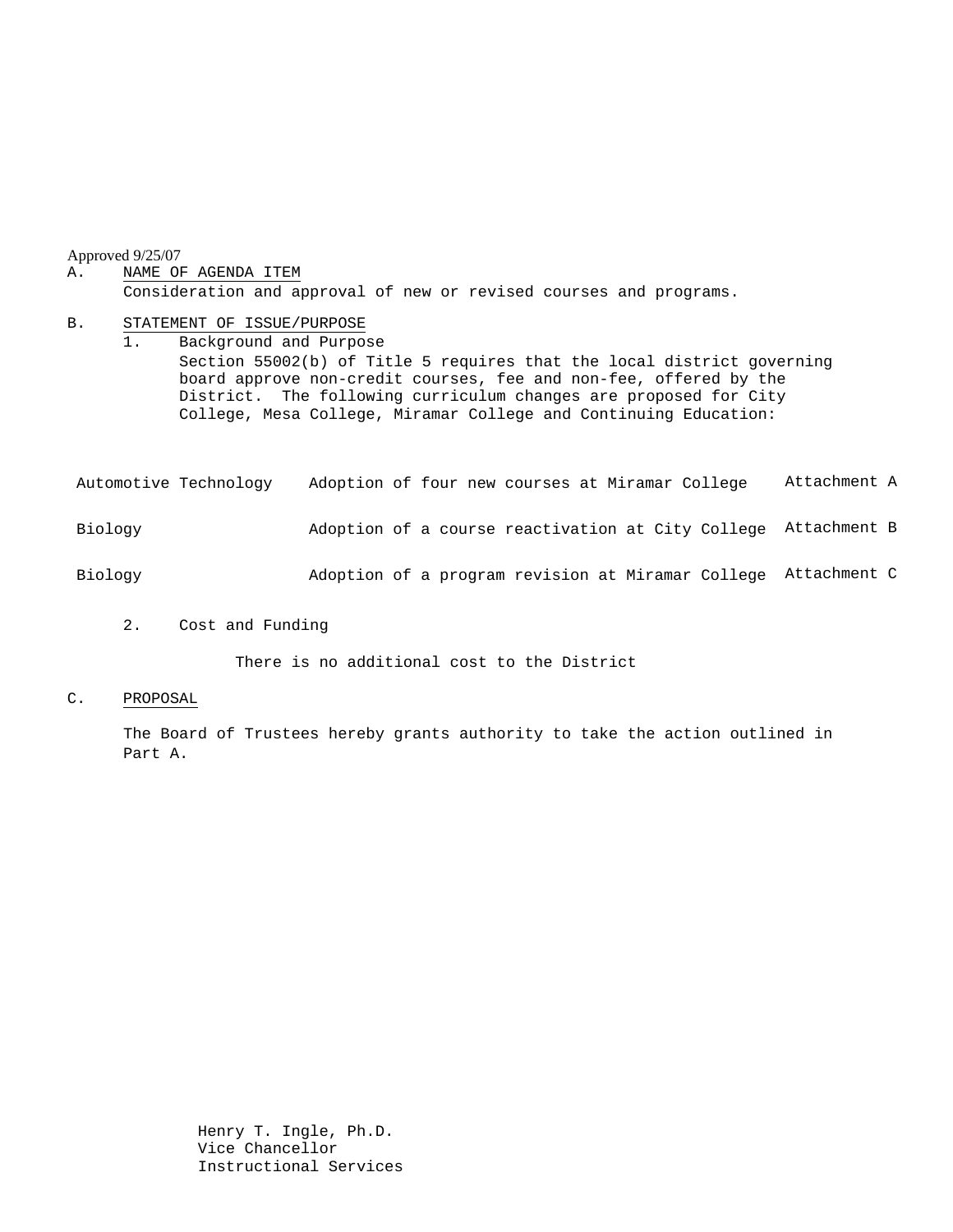## **ACTION**

Adoption of four new courses at Miramar College.

Proposed course at Miramar College:

## **080D Toyota Electrical Circuit Diagnosis 623 2 hours lecture, 2 units Grade Only**

*Advisory:* English 51 and English 56 and Mathematics 32, each with a grade of "C" or better, or equivalent, or Assessment Skill Levels W5, R5 and M20; AUTO 53 with a grade of "C" or better, or equivalent.

This advanced course familiarizes technicians with Toyota electrical circuit operation and electrical wiring systems. Topics include electrical concepts, circuits, automotive batteries, starting systems, charging systems, and electrical signals. Students use factory manuals and receive instruction through lecture and demonstration of tools and related components. This course qualifies for Toyota's course code T623. (FT) Associate Degree Credit only and not Transferable.

#### **080E Toyota Body Electrical Diagnosis 652 1 hour lecture, 1 unit Grade Only**

*Advisory:* English 51 and English 56 and Mathematics 32, each with a grade of "C" or better, or equivalent, or Assessment Skill Levels W5, R5 and M20; AUTO 53 with a grade of "C" or better, or equivalent.

This advanced course familiarizes technicians with Toyota body electrical diagnosis. Topics include electrical concepts, Toyota electrical wiring diagrams, electrical diagnostic tools, troubleshooting plans, and diagnosis of body electrical malfunctions. Students use Toyota factory manuals and receive instruction through lecture and demonstration of the proper application of tools and related components. This course qualifies for Toyota's course code T652. . (FT) Associate Degree Credit only and not Transferable.

**080F Toyota Electronic & Computer Systems 672** 

> **2 hours lecture, 2 units Grade Only**

#### **REQUISITES:**

*Advisory:* English 51 and English 56 and Mathematics 32, each with a grade of "C" or better, or equivalent, or Assessment Skill Levels W5, R5 and M20; AUTO 53 with a grade of "C" or better, or equivalent.

This advanced course familiarizes technicians with an understanding of theory, operation, diagnosis, and troubleshooting of Toyota electronic devices and engine control systems. Topics include electrical diagnosis, analog and digital meters, semiconductors, transistors, sensors and actuators, and Toyota computers and logic circuits. Students use Toyota factory manuals and receive instruction through lecture and demonstration of tools and related components. This course qualifies for Toyota's course code T852. (FT) Associate Degree Credit only and not Transferable.

# **080G Toyota Air Conditioning and Climate Control 752**

 **1 hour lecture, 1 unit Grade Only** 

*Advisory:* English 51 and English 56 and Mathematics 32, each with a grade of "C" or better, or equivalent, or Assessment Skill Levels W5, R5 and M20; AUTO 53 with a grade of "C" or better, or equivalent.

This advanced course familiarizes the technician with automotive air conditioning and climate control systems on Toyota vehicles including hybrid vehicles. Topics include safety practices, air conditioning components, system controls, automatic temperature controls diagnosis, and repair procedures. Students use factory manuals and receive instruction through lecture and demonstration of the proper application of tools and related components. This course qualifies for Toyota's course code T752. (FT) Associate Degree Credit only and not Transferable.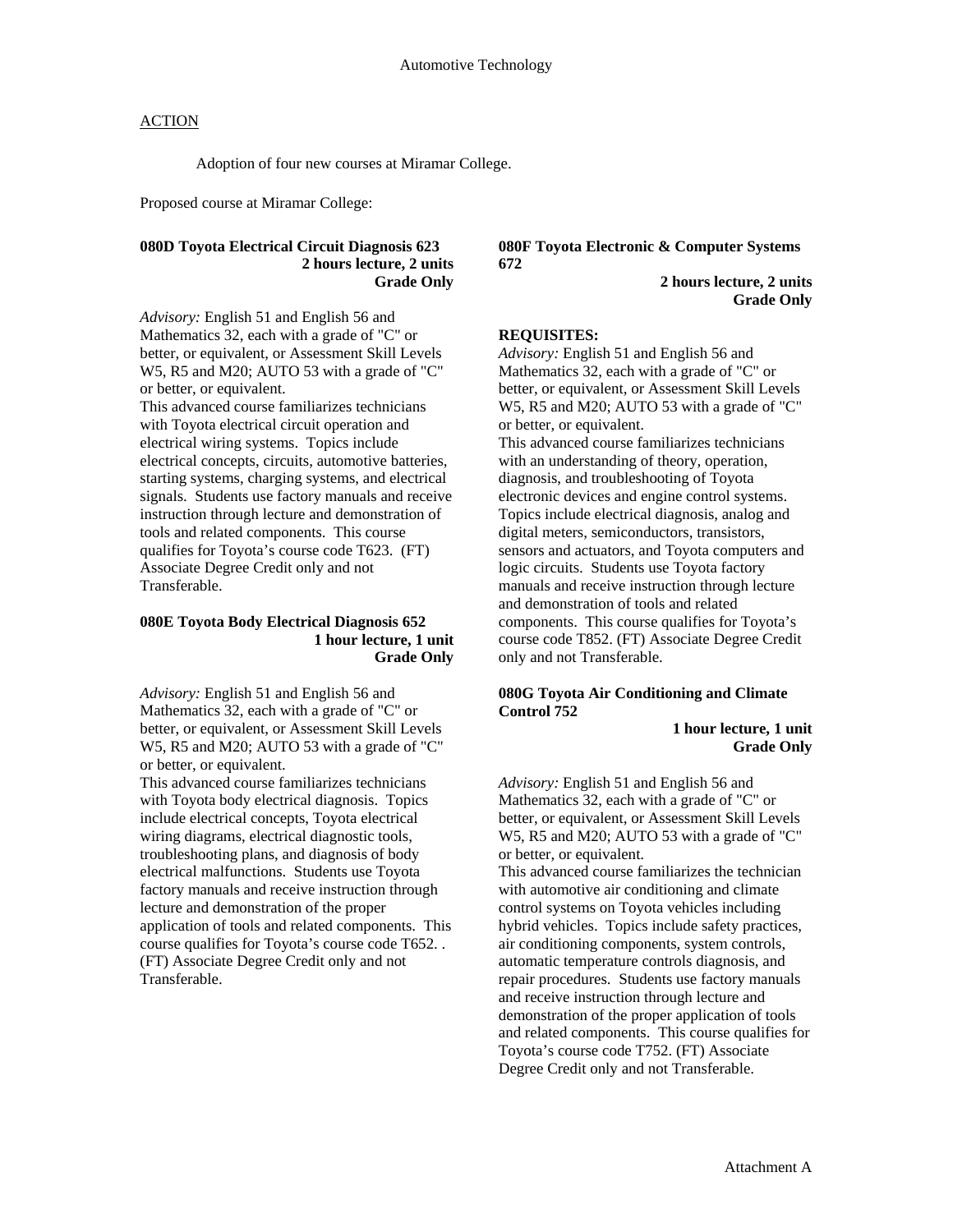# **ACTION**

Adoption of a course reactivation at City College.

Proposed course at City College:

#### **206 Biotechnology Instrumentation 3 hours lecture, 9 hours lab, 6 units Grade Only**

*Prerequisite:* Biology 205 and Chemistry 201 and Chemistry 201L, each with a grade of "C" or better, or equivalent.

This is an advanced lecture/laboratory course implementing major techniques used in the biotechnology industry. Topics include tissue culture methods, purification and analysis of nucleic acids and proteins, DNA amplification and cloning procedures, protein identification methods, scientific information retrieval, and technical writing. This course is intended for students seeking employment opportunities in biotechnology. (FT) Associate Degree Credit & transfer to CSU and/or private colleges and universities.